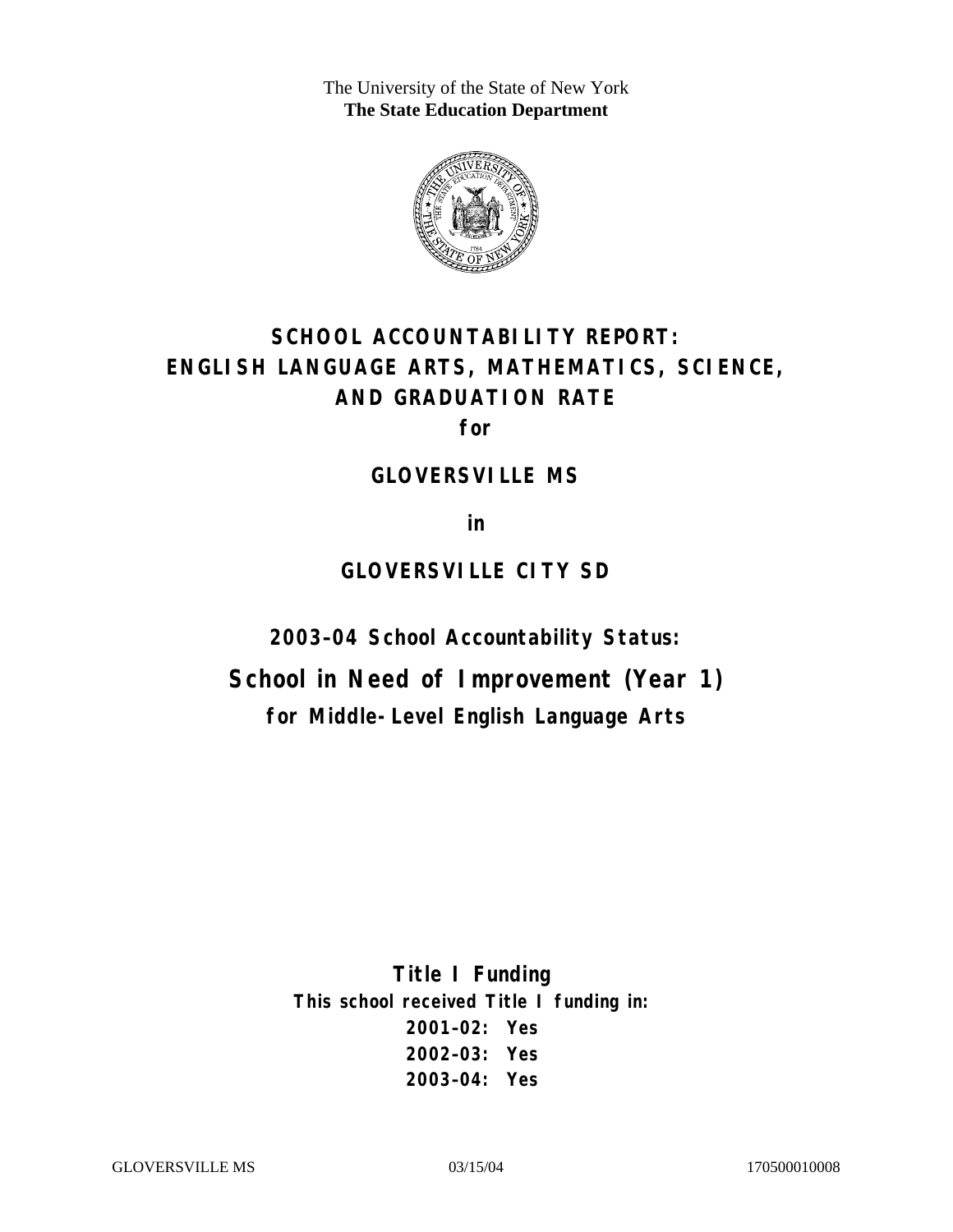#### **District/School Accountability Status Categories**

The list below defines the district or school status categories under New York State's district and school accountability system, which is divided into a Federal Title I component and a State component. A district or school that does not receive Title I funding in a school year does not have a federal status in that year. Schools receiving Title I funds that are not in good standing must provide school choice for their students; those in need of improvement year 2 and beyond must also provide Supplemental Education Services to eligible students. Other consequences for districts and schools not in good standing can be found at: www.emsc.nysed.gov/deputy/nclb/accountability/siinfo.htm. To be removed from any improvement status, a district or school must make Adequate Yearly Progress (AYP) for two consecutive years, or in the case of a School Under Registration Review, achieve the performance targets established for the school by the Commissioner.

**District/School in Good Standing:** A district or school is considered to be in good standing if it has not been identified as a District or School in Need of Improvement, Requiring Corrective Action, Planning for Restructuring, or Requiring Academic Progress, or as a School Under Registration Review.

**District/School Requiring Academic Progress:** Under the State component of New York's accountability system, a district or school that did not make AYP in the same grade and subject for two consecutive years is considered a School Requiring Academic Progress (Year 1) the following year. In each succeeding year that the school fails to make AYP, the year designation is incremented by one.

**District/School in Need of Improvement (Year 1):** A district or school that has not made AYP for two consecutive years in the same grade or subject while receiving Title I funds is considered a District/School in Need of Improvement (Year 1) the following year.

**District/School in Need of Improvement (Year 2):** A District or School in Need of Improvement (Year 1) that does not make AYP in the grade or subject for which it was identified while receiving Title I funds is considered a District or School in Need of Improvement (Year 2) the following year.

**District/School Requiring Corrective Action:** A District or School in Need of Improvement (Year 2) that does not make AYP in the grade or subject for which it was identified while receiving Title I funds is considered a District or School Requiring Corrective Action the following year.

**District/School Planning for Restructuring:** A District or School Requiring Corrective Action that does not make AYP in the grade or subject for which it was identified while receiving Title I funds is considered a District or School Planning for Restructuring the following year.

**School Under Registration Review (SURR):** Schools that are farthest from the State standard and have been determined by the Commissioner to be most in need of improvement are Schools Under Registration Review. These schools must achieve performance targets specified by the Commissioner of Education in their area(s) of identification within a prescribed timeframe or risk having their registration revoked by the Board of Regents.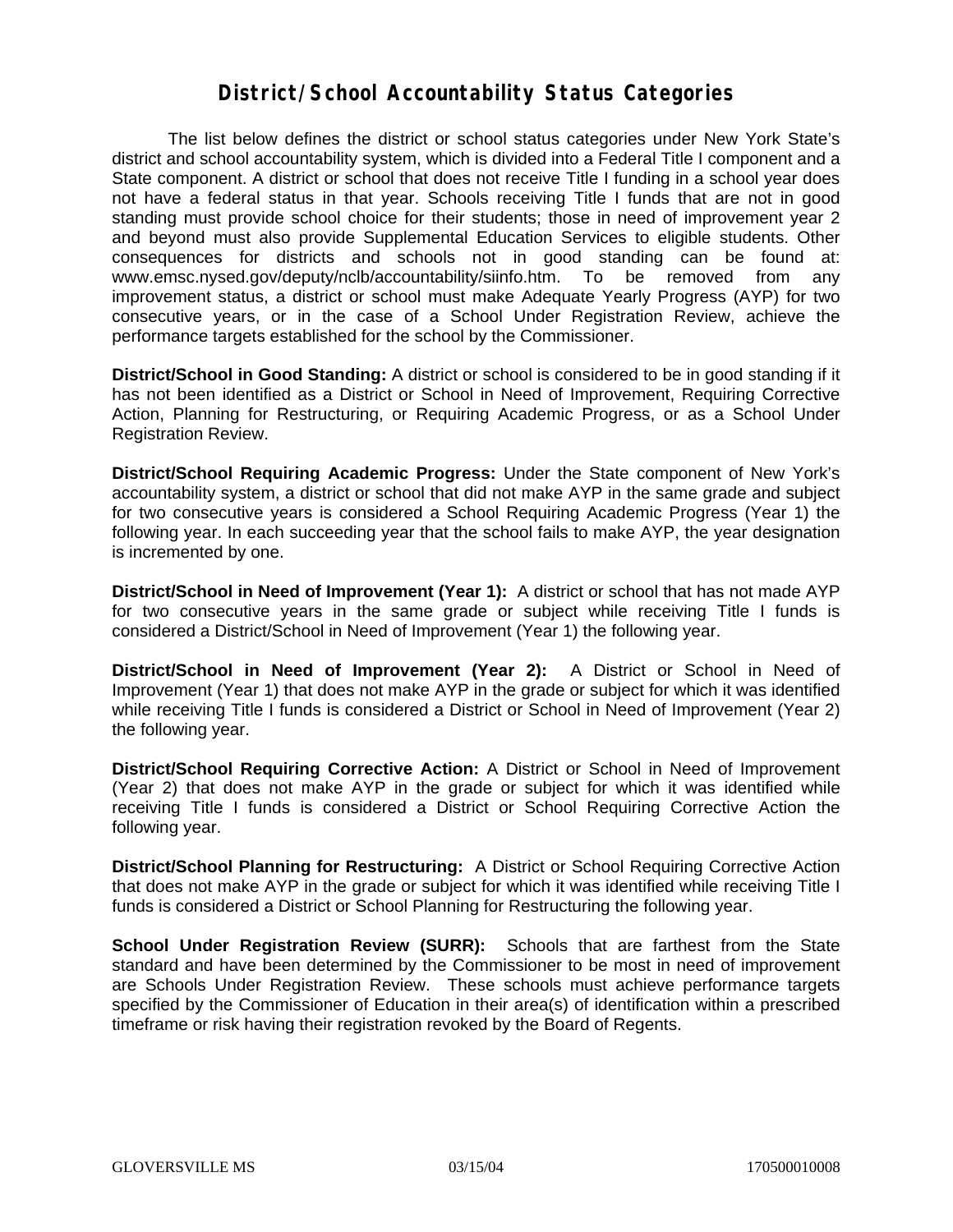# **Middle-Level English Language Arts**

Definitions of terms, such as Performance Index and Effective Annual Measurable Objective (AMO), are in the glossary, which is the last page of this report.

**For a school to make Adequate Yearly Progress (AYP) in 2002–03, every accountability group must make AYP.** 

**For an accountability group to make AYP in 2002–03, it must** 

- 1. meet the 95 percent participation requirement (*2002–03 Participation*), *and*
- 2. *either* meet its Effective AMO *or* make safe harbor (*2002–03 Performance* and *Standards*).

To meet the participation requirement, 95 percent of the grade 8 enrollment in each accountability group with 40 or more students must

be tested. To meet the Effective AMO, the Performance Index for each group with 30 or more continuously enrolled students must equal or exceed the Effective AMO. To make safe harbor, the Performance Index of each of these groups must equal or exceed its ELA safe harbor target *and* the group must meet the middle-level science qualification for safe harbor. (See the middle-level science page of this report for further information on meeting the science qualification for safe harbor.)

*ELA Safe Harbor Targets:* The middle-level *2002–03* ELA Safe Harbor Target is calculated by using the following equation: 2001–02 PI + (200  $-$  the 2001–02 PI)  $\times$  0.10. The 2003–04 ELA Safe Harbor Target is  $\,$ calculated by using the following equation:  $2002-03$  PI +  $(200 -$  the 2002–03 PI)  $\times$  0.10. The 2003–04 target is provided for groups whose PI was below the Effective AMO in 2002–03.

| <b>Accountability Group</b>       | 2002-03 Participation |                                    | 2002-03 Performance*                                    |                      | 2002-03 Standards |                                     |                                                           |                                                       | 2003-04                                           |
|-----------------------------------|-----------------------|------------------------------------|---------------------------------------------------------|----------------------|-------------------|-------------------------------------|-----------------------------------------------------------|-------------------------------------------------------|---------------------------------------------------|
|                                   | Grade 8<br>Enrollment | Percent of<br>Enrollment<br>Tested | Count of<br>Continuously<br>Enrolled<br><b>Students</b> | Performance<br>Index | Effective<br>AMO  | <b>ELA Safe</b><br>Harbor<br>Target | Met the<br>Science<br>Qualification<br>for Safe<br>Harbor | <b>Made</b><br>AYP in<br><b>ELA</b> in<br>$2002 - 03$ | <b>ELA Safe</b><br><b>Harbor</b><br><b>Target</b> |
| All Students                      | 264                   | 95%                                | 244                                                     | 126                  | 100               |                                     |                                                           | <b>Yes</b>                                            |                                                   |
| <b>Students with Disabilities</b> | 46                    | 83%                                | 38                                                      | 76                   | 91                | 91                                  | Yes                                                       | <b>No</b>                                             | 88                                                |
| American Indian/Alaskan Native    |                       |                                    |                                                         |                      |                   |                                     |                                                           |                                                       |                                                   |
| <b>Black</b>                      | $\overline{7}$        |                                    | $\overline{7}$                                          |                      |                   |                                     |                                                           |                                                       |                                                   |
| Hispanic                          | 3                     |                                    | 3                                                       |                      |                   |                                     |                                                           |                                                       |                                                   |
| Asian or Pacific Islander         | 3                     |                                    | 3                                                       |                      |                   |                                     |                                                           |                                                       |                                                   |
| White                             | 251                   | 94%                                | 231                                                     | 126                  | 100               |                                     |                                                           | <b>No</b>                                             |                                                   |
| Limited English Proficient        |                       |                                    |                                                         |                      |                   |                                     |                                                           |                                                       |                                                   |
| Economically Disadvantaged        | 4                     |                                    |                                                         |                      |                   |                                     |                                                           |                                                       |                                                   |
| <b>Final AYP Determination</b>    |                       |                                    |                                                         |                      |                   |                                     |                                                           | <b>No</b>                                             |                                                   |

\*For schools with fewer than 30 continuously enrolled tested students in 2002–03, data for 2001–02 and 2002–03 were combined to determine counts and PIs.

\*\*Groups with a "\*\*" are not required to meet the science qualification for safe harbor to make safe harbor in English and mathematics because fewer than 30 students in the group were administered the science test.

**State accountability status in middle-level English language arts: School Requiring Academic Progress Year 1** 

Title I accountability status in middle-level English language arts: School In Need of Improvement Year 1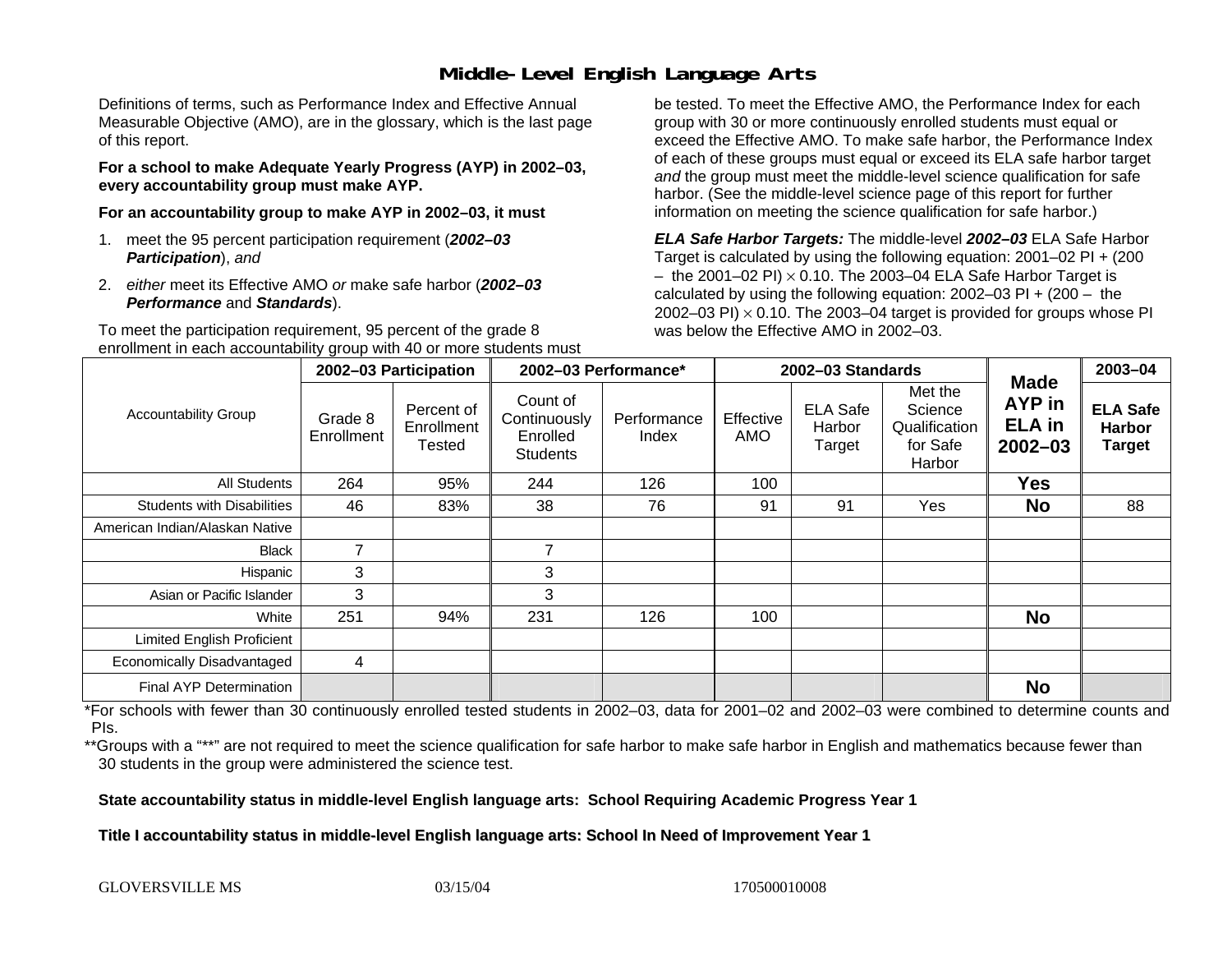# **Middle-Level Mathematics**

Definitions of terms, such as Performance Index and Effective Annual Measurable Objective (AMO), are in the glossary, which is the last page of this report.

**For a school to make Adequate Yearly Progress (AYP) in 2002–03, every accountability group must make AYP.** 

**For an accountability group to make AYP in 2002–03, it must** 

- 1. meet the 95 percent participation requirement (*2002–03 Participation*), *and*
- 2. *either* meet its Effective AMO *or* make safe harbor (*2002–03 Performance* and *Standards*).

To meet the participation requirement, 95 percent of the grade 8 enrollment in each accountability group with 40 or more students must

be tested. To meet the Effective AMO, the Performance Index for each group with 30 or more continuously enrolled students must equal or exceed the Effective AMO. To make safe harbor, the Performance Index of each of these groups must equal or exceed its math safe harbor target *and* the group must meet the middle-level science qualification for safe harbor. (See the middle-level science page of this report for further information on meeting the science qualification for safe harbor.)

*Math Safe Harbor Targets:* The middle-level 2002–03 Math Safe Harbor Target is calculated by using the following equation: 2001–02 PI + (200 – the 2001–02 PI) × 0.10. The 2003–04 Math Safe Harbor Target is calculated by using the following equation: 2002–03 PI + (200  $-$  the 2002–03 PI)  $\times$  0.10. The 2003–04 target is provided for groups whose PI was below the Effective AMO in 2002–03

| <b>Accountability Group</b>       | 2002-03 Participation |                                    | 2002-03 Performance*                                    |                      | 2002-03 Standards |                               |                                                           |                                                               | 2003-04                                            |
|-----------------------------------|-----------------------|------------------------------------|---------------------------------------------------------|----------------------|-------------------|-------------------------------|-----------------------------------------------------------|---------------------------------------------------------------|----------------------------------------------------|
|                                   | Grade 8<br>Enrollment | Percent of<br>Enrollment<br>Tested | Count of<br>Continuously<br>Enrolled<br><b>Students</b> | Performance<br>Index | Effective<br>AMO  | Math Safe<br>Harbor<br>Target | Met the<br>Science<br>Qualification<br>for Safe<br>Harbor | <b>Made</b><br><b>AYP</b> in<br><b>Math in</b><br>$2002 - 03$ | <b>Math Safe</b><br><b>Harbor</b><br><b>Target</b> |
| <b>All Students</b>               | 259                   | 95%                                | 239                                                     | 145                  | 74                |                               |                                                           | <b>Yes</b>                                                    |                                                    |
| <b>Students with Disabilities</b> | 49                    | 92%                                | 43                                                      | 74                   | 66                |                               |                                                           | <b>No</b>                                                     |                                                    |
| American Indian/Alaskan Native    |                       |                                    |                                                         |                      |                   |                               |                                                           |                                                               |                                                    |
| <b>Black</b>                      | $\overline{7}$        |                                    |                                                         |                      |                   |                               |                                                           |                                                               |                                                    |
| Hispanic                          | 3                     |                                    | 3                                                       |                      |                   |                               |                                                           |                                                               |                                                    |
| Asian or Pacific Islander         | 3                     |                                    | 3                                                       |                      |                   |                               |                                                           |                                                               |                                                    |
| White                             | 246                   | 95%                                | 226                                                     | 145                  | 74                |                               |                                                           | <b>Yes</b>                                                    |                                                    |
| Limited English Proficient        |                       |                                    |                                                         |                      |                   |                               |                                                           |                                                               |                                                    |
| Economically Disadvantaged        | 7                     |                                    |                                                         |                      |                   |                               |                                                           |                                                               |                                                    |
| Final AYP Determination           |                       |                                    |                                                         |                      |                   |                               |                                                           | <b>No</b>                                                     |                                                    |

\*For schools with fewer than 30 continuously enrolled tested students in 2002–03, data for 2001–02 and 2002–03 were combined to determine counts and PIs.

\*\*Groups with a "\*\*" are not required to meet the science qualification for safe harbor to make safe harbor in English and mathematics because fewer than 30 students in the group were administered the science test.

**State accountability status in middle-level mathematics: School in Good Standing** 

Title I accountability status in middle-level mathematics: School in Good Standing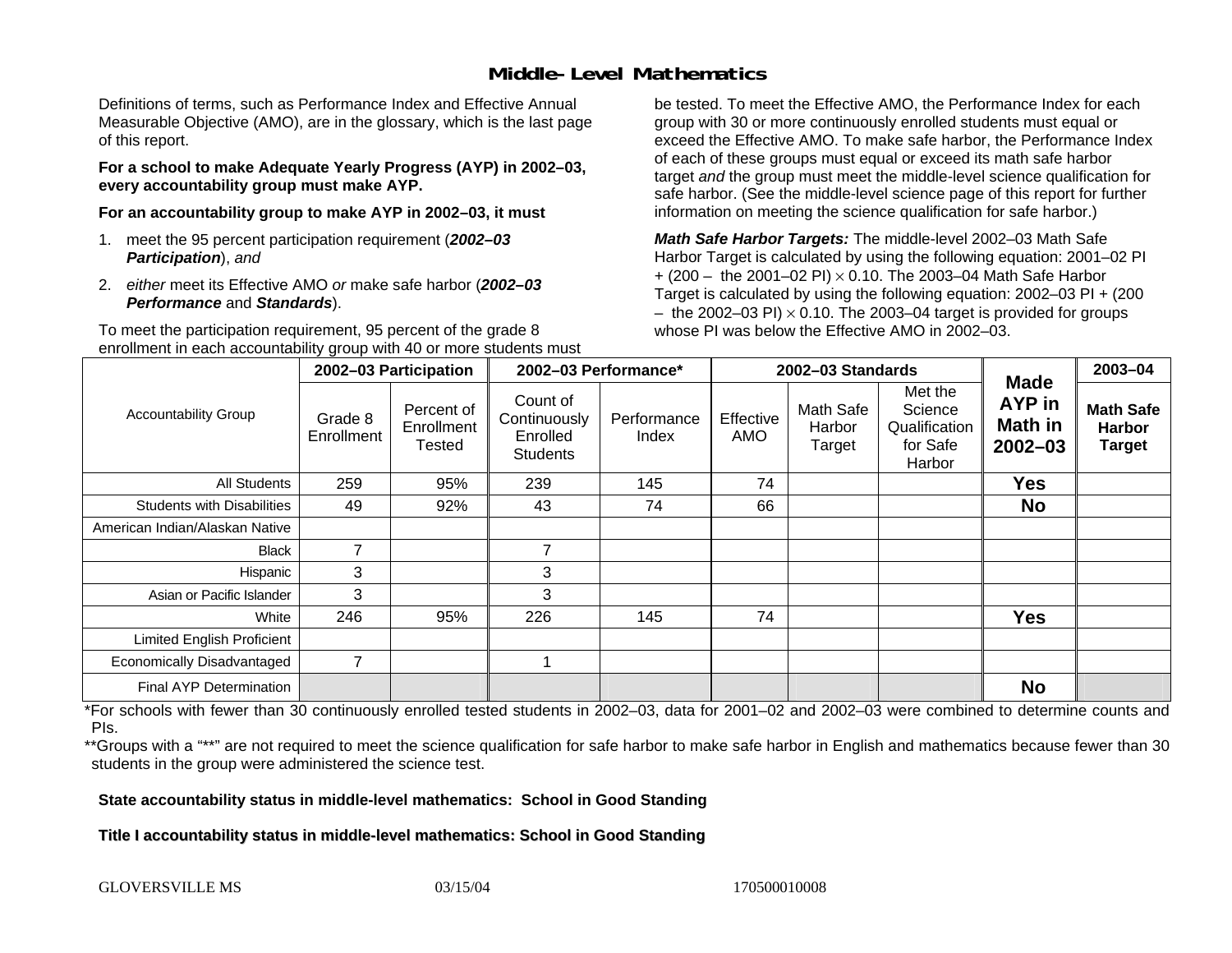# **Middle-Level Science**

Definitions of terms, such as Progress Target and Adequate Yearly Progress (AYP), are in the glossary, which is the last page of this report.

*Made AYP in Science in 2002–03:* For a school to make AYP in science, the Performance Index (PI) for the "All Students" group must equal or exceed the State Science Standard or the Science Progress Target.

*Qualification for Safe Harbor in Middle-Level ELA and Math:* For an accountability group to be considered Qualified for Safe Harbor in

Middle-Level ELA and Math, the PI must equal or exceed the State Science Standard or the Science Progress Target in middle-level science for that group. Groups with fewer than 30 students tested in middle-level science are not subject to this qualification criterion.

*Science Progress Targets:* The middle-level 2002–03 Science Progress Target is calculated by adding one point to the 2001–02 PI. The 2003–04 Science Progress Target is calculated by adding one point to the 2002–03 PI. The 2003–04 target is provided for groups whose PI was below the State Science Standard in 2002–03.

|                                   |                                                         | 2002-03 Performance* |                              | 2002–03 Standards             |                                             | $2002 - 03$                                                            | $2003 - 04$                   |
|-----------------------------------|---------------------------------------------------------|----------------------|------------------------------|-------------------------------|---------------------------------------------|------------------------------------------------------------------------|-------------------------------|
| <b>Accountability Group</b>       | Count of<br>Continuously<br>Enrolled<br><b>Students</b> | Performance<br>Index | State<br>Science<br>Standard | Science<br>Progress<br>Target | <b>Made AYP</b><br>in Science<br>in 2002-03 | Qualified<br>for Safe<br>Harbor in<br>Middle-<br>Level ELA<br>and Math | Science<br>Progress<br>Target |
| <b>All Students</b>               | 243                                                     | 168                  | 100                          |                               | <b>Yes</b>                                  | Yes                                                                    |                               |
| <b>Students with Disabilities</b> | 38                                                      | 126                  | 100                          |                               |                                             | Yes                                                                    |                               |
| American Indian/Alaskan Native    |                                                         |                      |                              |                               |                                             |                                                                        |                               |
| <b>Black</b>                      | 6                                                       |                      |                              |                               |                                             |                                                                        |                               |
| Hispanic                          | 3                                                       |                      |                              |                               |                                             |                                                                        |                               |
| Asian or Pacific Islander         | 3                                                       |                      |                              |                               |                                             |                                                                        |                               |
| White                             | 231                                                     | 168                  | 100                          |                               |                                             | Yes                                                                    |                               |
| Limited English Proficient        |                                                         |                      |                              |                               |                                             |                                                                        |                               |
| Economically Disadvantaged        |                                                         |                      |                              |                               |                                             |                                                                        |                               |
| <b>Final AYP Determination</b>    |                                                         |                      |                              |                               | <b>Yes</b>                                  |                                                                        |                               |

\*For schools with fewer than 30 continuously enrolled students in 2002–03, data for 2001–02 and 2002–03 were combined to determine counts and PIs.

**State accountability status in middle-level science: School in Good Standing** 

Title I accountability status in middle-level science: School in Good Standing